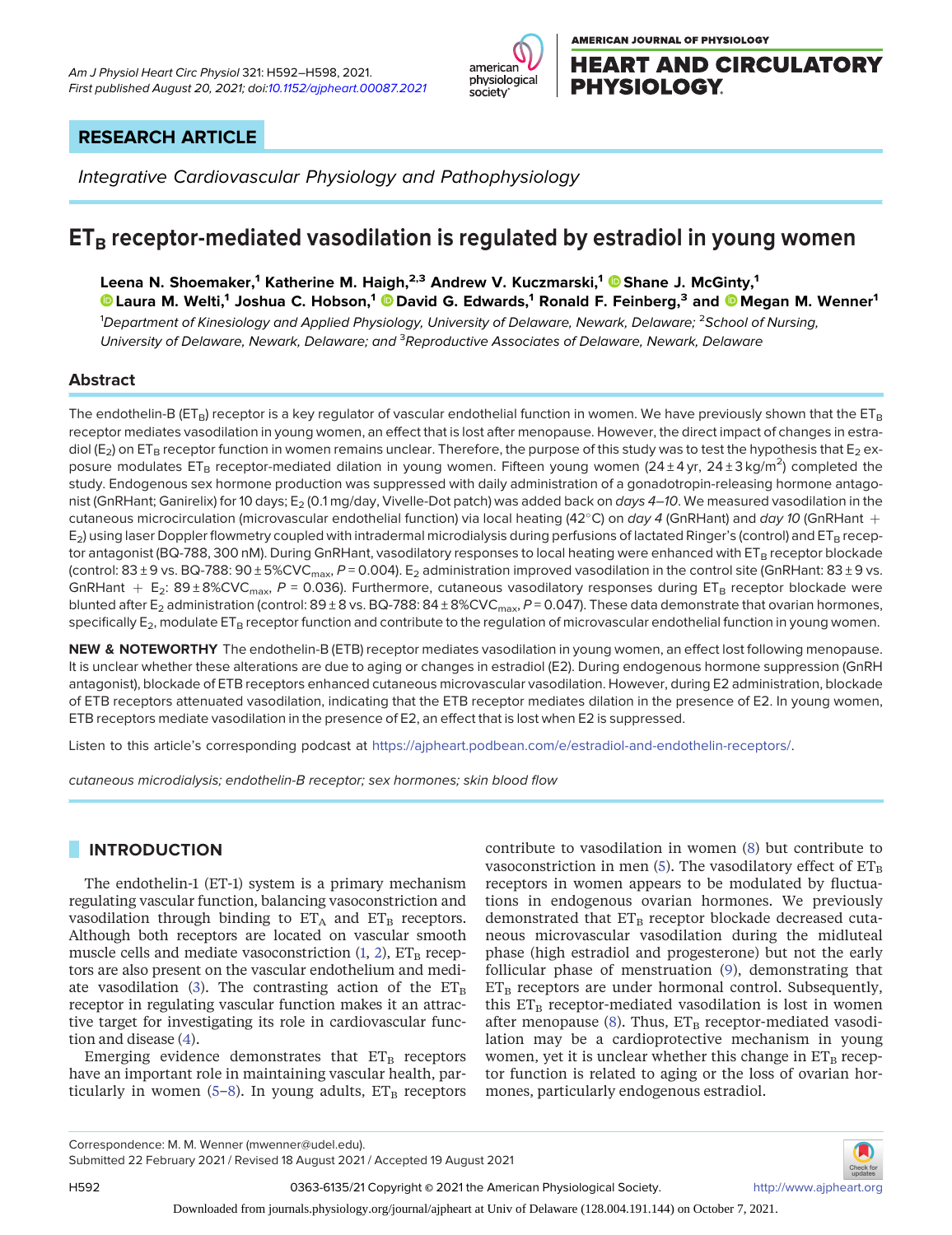Accordingly, the aim of the current study was to investigate the impact of 17 $\beta$ -estradiol (E<sub>2</sub>) on ET<sub>B</sub> receptor function in women. To accomplish this aim, we perfused ET-1 receptor antagonists via microdialysis and measured cutaneous vasodilation to local heating, an index of microvascular endothelial function [\(8](#page-5-5), [10](#page-6-1)–[12](#page-6-2)). This protocol was completed during endogenous ovarian hormone suppression and after short-term  $E_2$  administration in young, healthy women to isolate the effects of  $E_2$  independent of age. We hypothesized that short-term  $E_2$  administration would enhance the contribution of  $ET_B$  receptor-mediated dilation during local heating in young women.

## METHODS

#### **Subjects**

This study was approved by the University of Delaware Institutional Review Board, in accordance with the standards outlined in the Declaration of Helsinki and is part of a registered clinical trial (NCT 03236545). Verbal and written consent were obtained voluntarily from all subjects before participation. Fifteen young women [self-reported as Caucasian ( $n = 11$ ), Black ( $n = 3$ ), and Hispanic ( $n = 1$ )] completed the study. Women underwent a standard physical exam at the University of Delaware Nurse Managed Primary Care Center, including a fasting blood sample to assess plasma glucose, lipid profile, and kidney and liver function. All women were normotensive, nonobese [body mass index (BMI) <30 kg/m<sup>2</sup>], nonsmokers, and free from any cardiovascular, metabolic, or other chronic diseases. All women reported having regular menstrual cycles (one cycle every  $\sim$ 28 days). Ten women were using hormonal contraceptives but refrained from usage during the hormone intervention. All women self-reported participating regularly in exercise (average =  $4 \pm 1$  days/wk, minimum = 2 days/wk).

#### Hormone Intervention

Women underwent a transvaginal ultrasound and blood work by a reproductive endocrinologist (Reproductive Associates of Delaware, Newark, DE) to rule out pregnancy and confirm eligibility to use the study hormones. Women using hormonal contraceptives completed this visit within the last 1–2 days of active pills, whereas women not using hormonal contraceptives completed the visit within the first 3 days of the start of their menstrual cycle. After clearance, women began self-administering the gonadotrophin-releasing hormone antagonist (GnRHant, Ganirelix acetate, 0.25mg/day in 0.5 mL of normal saline) for 10 days as described previously ([13\)](#page-6-3). The GnRHant is given as a daily subcutaneous injection into the lower abdomen. A clinician from Reproductive Associates of Delaware provided initial instructions and training to all women before the start of administration. Ganirelix (Antagon, Organon, Inc., West Orange, NJ) is a synthetic decapeptide with high antagonistic activity against naturally occurring GnRH. Ganirelix induces a rapid and reversible suppression of steroidogenesis, leading to low or undetectable plasma  $E_2$  and progesterone  $(P_4)$  concentrations within 36-48h of administration ([14,](#page-6-4) [15\)](#page-6-5). To ensure adequate suppression of endogenous

reproductive hormone production, women reported to the laboratory after 72 h of GnRHant for the assessment of vascular function. During *days 4-10* of the GnRHant administration,  $E_2$  (Vivelle-Dot, 0.1 mg/day, transdermal patch on the upper buttocks) was administered in accordance with the package instructions. This dose is the upper limit of what is approved for clinical use and is consistent with Miner et al. ([16](#page-6-6)) who demonstrated changes in endothelial function using this paradigm. Compliance with the hormone intervention was verified at the conclusion of the hormone intervention by a transvaginal ultrasound at Reproductive Associates of Delaware that showed an increase in endometrial thickness and the absence of any follicle growth in conjunction with serum sex steroid measurements.

#### Experimental Protocol

All women completed two identical experimental protocols to assess vascular function during GnRHant and again following 7 days of GnRHant  $+$  E<sub>2</sub>. The controlled hormone intervention allowed for the isolation of  $E_2$ -related changes on vascular function, whereas minimizing effects from other endogenous ovarian hormones such as progesterone. Women were instructed to refrain from exercise for 24 h, to avoid caffeine and alcohol for 12 h, and be fasted for at least 4 h before the start of the study visit. All study visits were conducted in a temperature-controlled room  $(22^{\circ}C)$ . Participants laid supine for 15 min before measuring resting BP (Dinamap DASH 2000; GE Medical, Chicago, IL) and obtaining a venous blood sample to assess serum concentrations of  $E_2$  and  $P_4$ .

#### Assessment of Vascular Function

We measured cutaneous microvascular vasodilatory function using laser-Doppler flowmetry coupled with cutaneous microdialysis perfusions of ET-1 receptor antagonists, as both  $ET_A$  and  $ET_B$  receptors are present in the cutaneous circulation ([5](#page-5-4), [10](#page-6-1)–[12,](#page-6-2) [17](#page-6-7)). The cutaneous circulation is an ideal model to study microcirculatory function ([11\)](#page-6-8) as functional changes that occur in the cutaneous circulation mirror those that occur in other microcirculatory beds such as the heart and kidneys ([18](#page-6-9)–[21\)](#page-6-10), and evidence supports that disturbances in microvascular function precede macrovascular dysfunction [\(22](#page-6-11)). Thus, this minimally invasive methodological approach allows for the in vivo pharmaco-dissection of various mechanisms involved in regulating microvascular vasodilatory function in humans ([11](#page-6-8)).

Under sterile conditions, two microdialysis fibers (CMA 31 Linear Microdialysis Probe, Harvard Apparatus, Kista, Sweden) were placed intradermally on the dorsal side of the right forearm, as previously described ([8,](#page-5-5) [9](#page-6-0)). Briefly, two 23 gauge needles were inserted through the intradermal space, with an entry and exit distance of 2 cm and each site separated by at least 2.5 cm. The microdialysis fibers were next threaded through the lumen of their respective needle [\(Fig.](#page-2-0) 1[A](#page-2-0)). Each fiber was secured in place, whereas the needles were individually removed—leaving only the semipermeable portion of the fibers under the dermis. The fibers were connected to a syringe pump (Bee Hive controller and Baby Bee microinfusion pumps, Bioanalytical Systems, West Lafayette, IN) and perfused with a lactated Ringer's solution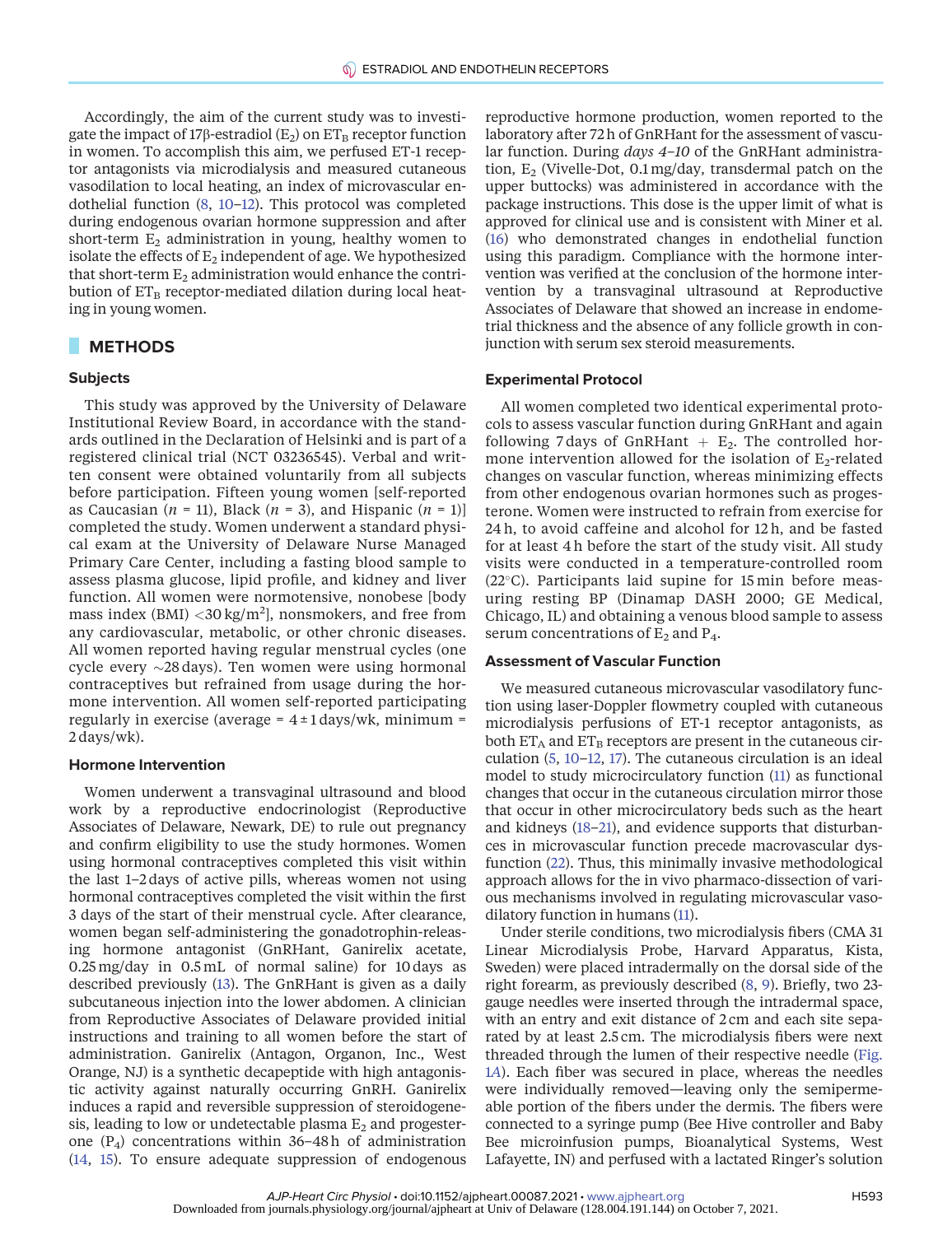

<span id="page-2-0"></span>Figure 1. A: schematic diagram of cutaneous microdialysis fiber placement (image made using BioRender; published with permission), and B: representative tracing of cutaneous vasodilatory responses (arbitrary units, AU) to local heating at the control site (gray line) and  $ET_B$  receptor blockade (BQ-788; black line) during GnRHant from one woman.  $ET_{B}$ , endothelin-B; GnRHant, gonadotropin-releasing hormone antagonist.

(B. Braun Medical, Bethlehem, PA). Perfusions rates were set to 2 μL/min for 60–90min following fiber insertion to allow cutaneous blood flow to recover from the needle insertion ([23\)](#page-6-12). Laser Doppler flow probes (MoorLAB, Temperature Monitor SH02; Moor Instruments, Devon, UK) were placed in local heaters (Moor Instruments) and secured on the surface of the skin directly above the membrane portion of the microdialysis fibers. The laser Doppler probes measure cutaneous red blood cell flux, an index of blood flow, from 1.2  $mm<sup>2</sup>$  of skin, whereas the heaters control local skin temperature.

Local skin temperature was clamped at  $32^{\circ}$ C during baseline measures of cutaneous blood flow and for the duration of drug perfusions. Following baseline (5 min), microdialysis fibers were randomly perfused with either lactated Ringer's or an  $ET_B$  receptor antagonist BQ-788 (300 nmol/L; Sigma Aldrich, St. Louis, MO) at a rate of  $5 \mu L/min$  for 45 min ([24\)](#page-6-13). In a subset of women (*n* = 8), a third microdialysis fiber was placed for the perfusion of the  $ET_A$  receptor antagonist BQ-123 (500 nmol/L; Sigma Aldrich, St. Louis, MO) [\(24](#page-6-13)). Local heating was then increased to  $42^{\circ}$ C (at a rate of 0.1 $^{\circ}$ C/s) to induce vasodilation. The vasodilatory response consists of an initial neutrally mediated peak followed by a prolonged plateau  $(\sim 30$  min after heating begins) that is predominantly mediated by nitric oxide ([12,](#page-6-2) [17](#page-6-7), [25\)](#page-6-14). We used the final 2 min of the plateau phase as our primary indicator of cutaneous vasodilatory responsiveness ([26\)](#page-6-15). To elicit maximal vasodilation, local heating was increased to  $43^{\circ}$ C and sodium nitroprusside (SNP; 28 mmol/L; Marathon Pharmaceuticals, Northbrook, IL) was perfused at a rate of  $5 \mu L/min$  for  $\sim 10 \text{ min} (26)$  $\sim 10 \text{ min} (26)$ .

### Blood Analysis

Blood samples for the analysis of serum estradiol  $(s[E_2])$ and progesterone  $(s[P_4])$  concentration were collected in separate tubes without an anticoagulant. A separate blood sample was collected in an EDTA tube for the analysis of plasma ET-1 concentration (p[ET-1]). All tubes were centrifuged, to separate the serum or plasma, which was then pipetted off and frozen at  $-80^{\circ}$ C until the time of analysis. Serum [E<sub>2</sub>] and [P4] were determined using competitive enzyme-linked immunosorbent assays (ELISA; Alpco, Salem, NH). The range for the  $s[E_2]$  assay was 0-200 pg/mL with a sensitivity of 1.399 pg/mL. Intra-assay and interassay coefficients of variation for the  $s[E_2]$  assay were 2.1% and 6.6%, respectively. The range for the  $s[P_4]$  assay was 0.3–60 ng/mL with a sensitivity of 0.1 ng/mL. Intra-assay and interassay coefficients of variation for the  $s[P_4]$  assay were 2.4% and 8.8%, respectively. Plasma ET-1 was analyzed using an ELISA (R&D Systems, Minneapolis, MN). Intra-assay and interassay coefficients of variation were <2.5%. All samples were measured at a wavelength of 450 nm on an Infinite F200 Pro microplate reader, and data were analyzed with Magellan IQ software (Tecan Group, Männedorf, CH).

#### Data and Statistical Analyses

Data were collected at 1,000 Hz using PowerLab (ADInstruments, Bella Vista, NSW, Australia) and LabChart 8.0 (ADInstruments). Data segments were analyzed during the local heating plateau  $(42^{\circ}C; 2min)$  and maximal dilation with SNP  $+$  local heating (43°C; 2min). Cutaneous vascular conductance (CVC) was calculated as skin blood flow/mean arterial pressure (MAP) and is expressed as a percent of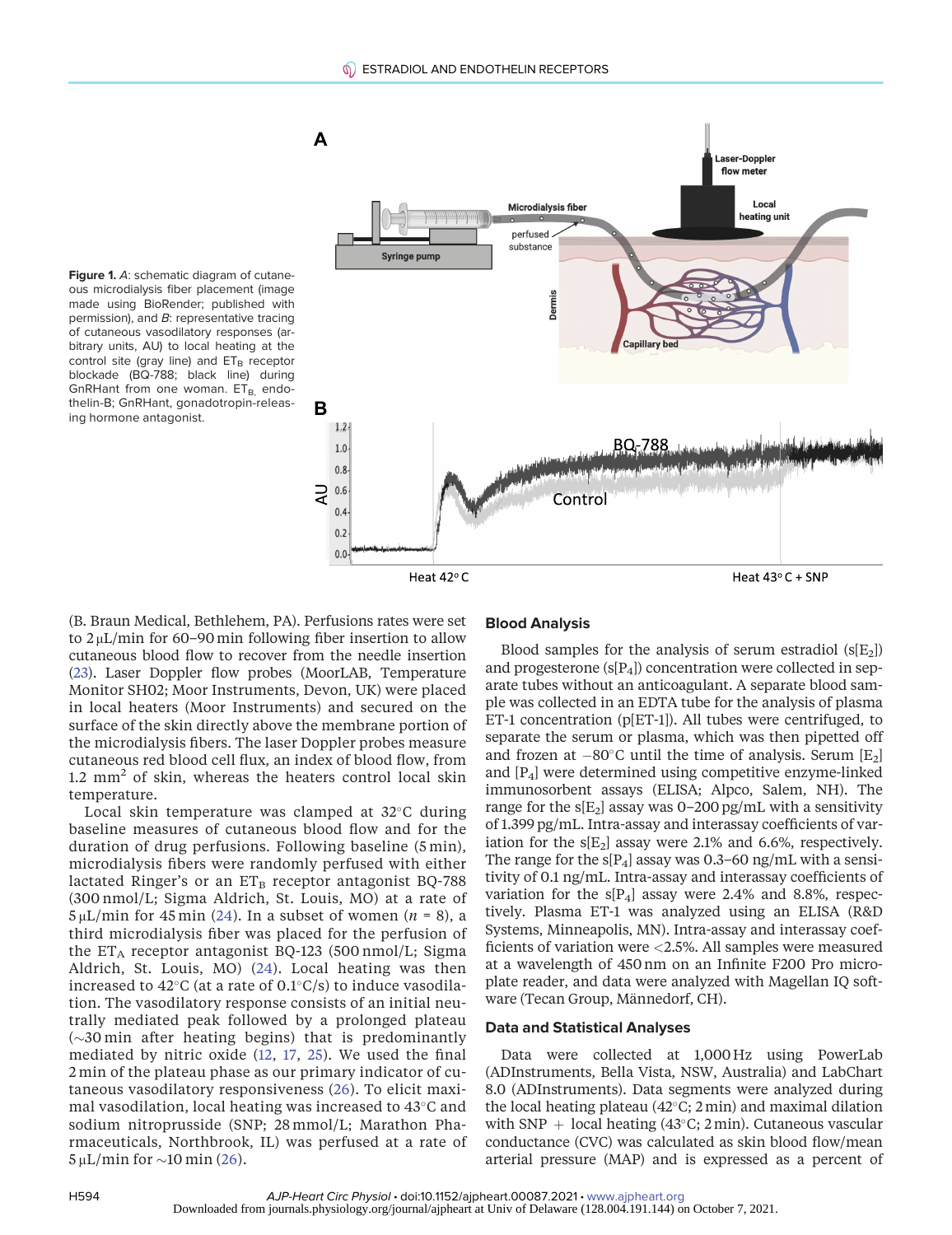| Demographic Information         |                |
|---------------------------------|----------------|
| Subjects, n                     | 15             |
| Age, yr                         | $24 + 4$       |
| Height, cm                      | $167 + 8$      |
| Mass, kg                        | $68 + 10$      |
| BMI, $kg/m2$                    | $24 + 3$       |
| Hemodynamic measurements        |                |
| Systolic BP, mmHg               | $108 + 9$      |
| Diastolic BP, mmHg              | $72 + 6$       |
| MAP, mmHq                       | $84 + 6$       |
| <b>Blood chemistry</b>          |                |
| Total cholesterol, mg/dL        | $185 + 37$     |
| High-density lipoprotein, mg/dL | $70 + 15$      |
| Low-density lipoprotein, mg/dL  | $98 + 30$      |
| Triglycerides, mg/dL            | $81 + 23$      |
| Hemoglobin, mg/dL               | $13.4 \pm 1.0$ |
| Hematocrit, %                   | $40.3 \pm 3.0$ |
| Fasting plasma glucose, mg/L    | $84 + 5$       |

<span id="page-3-0"></span>

| Table 1. Demographic and screening characteristics |  |  |
|----------------------------------------------------|--|--|
|----------------------------------------------------|--|--|

Values are means  $\pm$  SD;  $n =$  number of subjects. BMI, body mass index; BP, blood pressure; MAP, mean arterial pressure.

maximal dilation (%CVC<sub>max</sub>) to account for any site-to-site variations in blood flow.

Vasodilatory responses to local heating in the ET-1 receptor-blocked sites were analyzed using a two-way repeatedmeasure analysis of variance (ANOVA), with factors of hormone profile (2 levels: GnRHant and GnRHant  $+$  E<sub>2</sub>) and skin blood flow site [2 levels: control (lactated Ringer's) and BQ-788, or BQ-123 in a subset of participants]. The effect of time on MAP was analyzed using a two-way repeated-measure ANOVA, with factors of hormone profile (2 levels: GnRHant and GnRHant  $+$  E2), and time (3 levels: baseline, heat to 42 degrees, and heat  $+$  SNP). Significant interactions were further investigated with the least significant differences. Two-tailed paired  $t$  tests were used to compare serum concentrations of  $E_2$  and  $P_4$ , along with body mass and MAP between visits (i.e., GnRHant and GnRHant  $+$  E<sub>2</sub>). Significance was set at  $\alpha$  of <0.05, and results are expressed as means  $\pm$  SD. All data analyses were performed using SPSS Statistics 25 (SPSS, Chicago, IL).

# RESULTS

Baseline subject characteristics are presented in [Table 1](#page-3-0) and a representative tracing is of the cutaneous vasodilatory response is illustrated in [Fig. 1](#page-2-0)B. All women were nonobese, normotensive, and had blood values within normal clinical limits. As expected, serum  $[E_2]$  was higher during GnRHant +  $E_2$  (P = 0.004 vs. GnRHant; [Table 2](#page-3-1)). Serum  $[P_4]$ , p[ET-1], body mass, and resting blood pressure did not change during the hormone intervention (all  $P \geq 0.191$ ; [Table 2\)](#page-3-1).

#### Vascular Function

There was a significant hormone-by-drug interaction ( $P <$ 0.001; [Fig. 2\)](#page-4-0) for the effect of  $E_2$  on  $ET_B$  receptor function. During hormone suppression with GnRHant,  $ET_B$  receptor blockade increased cutaneous vasodilation to local heating compared with the control site  $(\Delta 6.6 \pm 7.5\%$ CVC<sub>max</sub>, P < 0.004, 95% CI [2.5, 10.8]). However, during  $E_2$  administration,  $ET_B$  receptor blockade attenuated cutaneous vasodilation to local heating compared with the control site  $(\Delta - 4.8 \pm 8.5\%)$ CVC<sub>max</sub>,  $P = 0.047$ , 95% CI [-9.5, -0.1]). E<sub>2</sub> administration improved cutaneous vasodilation in control sites  $(\Delta 5.8 \pm 9.7\%)$ CVC<sub>max</sub>,  $P = 0.036, 95\%$  CI  $[0.5, 11.2]$  compared with GnRHant. In a subset of women ( $n = 8$ ),  $E_2$  had no significant effect on the vasodilatory response during  $ET_A$  receptor blockade (GnRHant:  $89 \pm 5\%$  vs. GnRHant + E<sub>2</sub>:  $91 \pm 3\%$ ; interaction:  $P = 0.082$ , [Fig. 3\)](#page-4-1). MAP decreased slightly throughout the protocol ( $P < 0.01$ ) with no difference between GnRHant and GnRHant +  $E_2$  hormone profiles ( $P > 0.43$ ). Maximal vasodilatory capacity was similar across sites and between hormone conditions (skin blood flow site:  $P = 0.159$ ; hormone:  $P = 0.295$ ; skin blood flow site  $\times$  hormone:  $P = 0.308$ ).

# **DISCUSSION**

The current investigation isolated the effects of  $E_2$  on ET-1 receptor function in young women. The primary novel findings are 1) during hormone suppression, blockade of  $ET_B$ receptors enhanced cutaneous vasodilation; 2) during  $E_2$ administration,  $ET_B$  receptor blockade attenuated cutaneous vasodilation, indicating a restoration of  $ET_B$  receptor-mediated dilation; and 3)  $E_2$  administration improved the cutaneous vasodilatory response to local heating. Taken together,  $ET_B$  receptors mediate vasodilation in the presence of  $E_2$ , an effect that is lost when  $E_2$  is suppressed.

Greater  $ET_B$  receptor-mediated vasodilation in the presence of  $E_2$  may be explained by a change in  $ET_B$  receptor function on either the endothelium or smooth muscle cells. We previously reported functional changes in  $ET_B$  receptormediated dilation throughout the menstrual cycle [\(9](#page-6-0)), such that heightened  $E_2$  in the midluteal phase of young premenopausal women resulted in greater  $ET_B$  receptor-mediated vasodilation. The current data suggest that this was likely driven by the changes in  $E_2$ . Conversely, in animal models, the  $ET_B$  receptor agonist sarafotoxin elicited greater constriction of the afferent arteriole in ovariectomized (OVX) rats compared with sham [\(27\)](#page-6-16) demonstrating greater  $ET_B$ -mediated vasoconstriction when  $E_2$  is absent. Therefore,  $ET_B$ receptors may mediate vasoconstriction when  $E_2$  is low, and mediate vasodilation when  $E_2$  is present or elevated. Evidence from animal models also supports  $E_2$ -mediated control of the  $ET_B$  receptor expression. Compared with ovariectomized

<span id="page-3-1"></span>Table 2. Subject characteristics and serum sex steroids during experimental visits

|                                             | <b>GnRHant</b>  | GnRHant $+$ E <sub>2</sub> | P Value |
|---------------------------------------------|-----------------|----------------------------|---------|
| Demographic and hemodynamic<br>measurements |                 |                            |         |
| Mass, kg                                    | $68 + 10$       | $68 + 10$                  | 0.412   |
| Systolic BP, mmHg                           | $109 + 9$       | $107 + 8$                  | 0.332   |
| Diastolic BP, mmHq                          | $67 \pm 6$      | $67 + 6$                   | 0.504   |
| MAP, mmHq                                   | $81 + 7$        | $80 + 7$                   | 0.399   |
| Hormones, pg/mL                             |                 |                            |         |
| Estradiol, serum                            | $68 \pm 63$     | $83 + 65$                  | 0.004   |
| Progesterone, serum                         | $0.75 \pm 0.84$ | $0.62 + 0.90$              | 0.191   |
| Endothelin-1, plasma                        | $1.30 + 0.58$   | $1.22 + 0.30$              | 0.577   |

Values are means  $\pm$  SD;  $n = 15$  subjects. BP, blood pressure; E<sub>2</sub>, estradiol; GnRHant, gonadotropin-releasing hormone antagonist; MAP, mean arterial pressure. P values are from paired  $t$  test comparisons.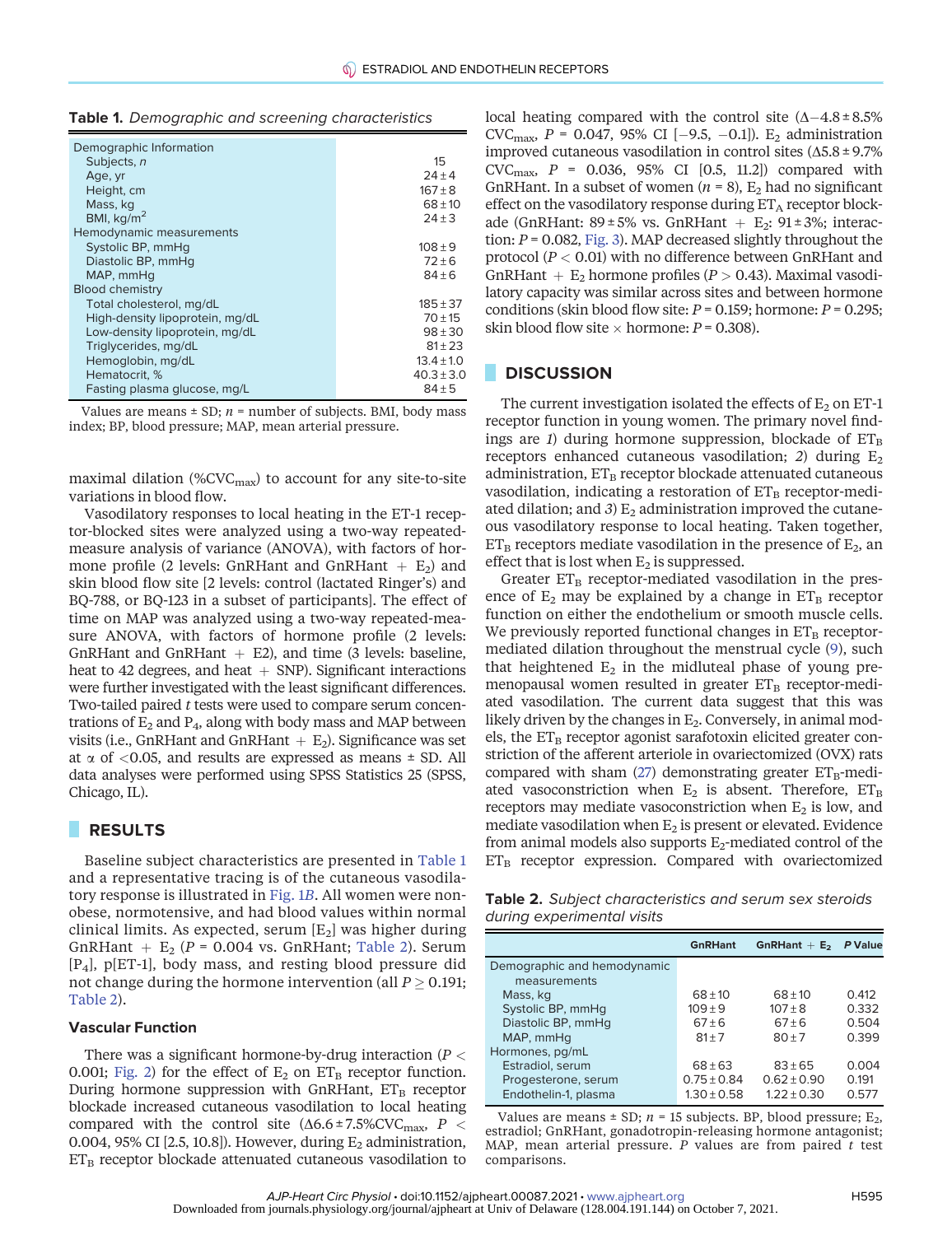#### <span id="page-4-0"></span>Figure 2. A: cutaneous vasodilatory responses expressed as a percent of maximal cutaneous vascular conductance (% CVCmax) during local heating and microdialysis perfusion of lactated Ringer's (control) and  $ET_B$  blockade (BQ-788) during hormone suppression without (GnRHant) and with estradiol administration (GnRHant  $+$  E<sub>2</sub>) and *B*: the change in %  $\text{CVC}_{\text{max}}$  due to  $\text{E}_2$  treatment within control and ET<sub>B</sub> blocked sites in 15 women. Data are presented as means (SD) with individual values.  $P \le 0.047$  vs. control (within hormone phase).  $tP \leq 0.047$  vs. GnRHant (E<sub>2</sub> treatment effect). E<sub>2</sub>, estradiol;  $ET_{B}$ , endothelin-B; GnRHant, gonadotropinreleasing hormone antagonist.



(OVX) rats, aortic  $ET_B$  receptor expression was higher in intact females and OVX  $+$  E<sub>2</sub> rats, suggesting that E<sub>2</sub> upregulates  $ET_B$  receptors. Similar findings of  $E_2$ -induced changes in  $ET_B$ receptor expression have also been demonstrated in the kidney [\(28](#page-6-17)) and heart. Although we were not able to discern between the contribution of endothelial cells from smooth muscle  $ET_B$  receptors in young women, we recently demonstrated that  $ET_B$  receptor expression on endothelial cells is lower in postmenopausal women ([29](#page-6-18)). This reduction in expression of  $ET_B$  receptors is likely driven, in part, by a loss of endogenous ovarian hormones. Taken together, fluctuations in sex hormones regulate  $ET_B$  receptor expression and function and are important for vascular control in women.

Postmenopausal women are at greater risk for developing CVD and have decreased vascular function compared with young premenopausal women [\(30,](#page-6-19) [31\)](#page-6-20). This increased risk may be, in part, linked to a dysregulation of the ET-1 system. We previously measured cutaneous vasodilatory responses to local heating in premenopausal and postmenopausal women during microdialysis perfusions of  $ET_B$  receptor antagonists [\(8](#page-5-5)). Premenopausal women had a reduction in vasodilation during blockade of  $ET_B$  receptors, demonstrating that  $ET_B$ receptors mediate dilation in young women. Conversely,

A

postmenopausal women experienced an increase in vasodilation and restoration of vasodilatory capacity when  $ET_B$  receptors were blocked. Interestingly, the current study reports a similar response profile during suppression of endogenous ovarian hormones in young women as we had previously noted in postmenopausal women. Thus, either aging or menopause-associated declines in  $E_2$  resulted in a shift in  $ET_B$  receptor function between premenopausal and postmenopausal women. Based on the results of the current study, we speculate the latter explanation; that menopause-associated declines in endogenous  $E_2$  modulate  $ET_B$ receptor function.

The  $E_2$ -associated effects on the ET-1 system appear to be specific to the  $ET_B$  receptor, as we did not observe changes in cutaneous microvascular responses with  $ET_A$  receptor blockade. This was somewhat surprising since our previous findings demonstrated that  $ET_A$  receptor blockade reduced vasodilation during the midluteal phase of the menstrual cycle (high  $E_2$  and  $P_4$ ), but not during early follicular phase ([9\)](#page-6-0). This may be due, in part, to different concentrations of  $E<sub>2</sub>$  observed during the hormone intervention versus a natural menstrual cycle (change of 18% vs. 63% increase in  $s[E_2]$ , respectively). Other evidence supports that  $ET_A$  receptor

в

<span id="page-4-1"></span>Figure 3. A: cutaneous vasodilatory responses expressed as a percent of maximal cutaneous vascular conductance (%CVC<sub>max</sub>) during local heating and microdialysis perfusion of lactated Ringer's (control) and  $ET_A$  blockade (BQ-123) during hormone suppression without (GnRHant) and with estradiol administration (GnRHant  $+$  E<sub>2</sub>) and *B*: the change in  $%$ CVC $_{\text{max}}$  due to  $E_2$  treatment within control and  $ET_A$  blocked sites in a subset of women  $(n = 8)$ . Data are presented as means (SD) with individual values.  $E_2$ , estradiol;  $ET_A$  endothelin-A; GnRHant, gonadotropin-releasing hormone antagonist.



 $\Box$  Control

**Hormone:** *<sup>P</sup>* **= 0.009**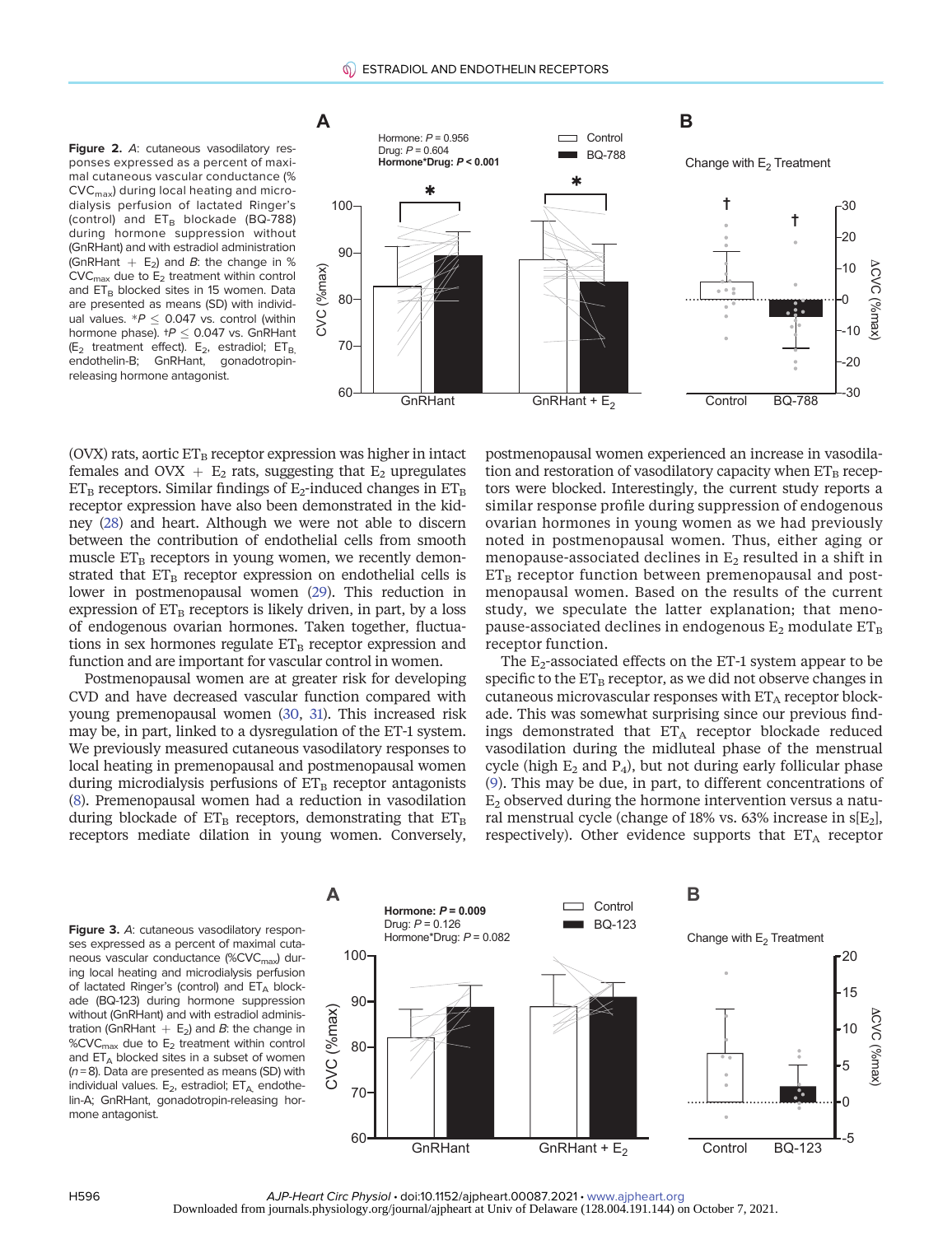expression is influenced by progesterone [\(32\)](#page-6-21), and may require larger shifts in hormone concentrations to see func-tional changes ([33\)](#page-6-22). In older women, the  $ET_A$  receptor appears to be secondary to vascular control mechanisms mediated by the  $ET_B$  receptor [\(7](#page-5-6)). Thus, the  $ET_A$  receptor may be less sensitive to hormonal changes; however, additional work is needed to understand the impact of the  $ET_A$ receptor on aging and sex differences in vascular function.

The changes in microvascular vasodilatory function with  $E_2$  administration may also be impacted by changes in ET-1 bioavailability. Previous research supports that  $E_2$  administration attenuates the production and release of ET-1 [\(34](#page-6-23)–[36\)](#page-6-24) and reduces the vasoconstrictor effects of ET-1 ([37,](#page-6-25) [38](#page-6-26)). Furthermore, plasma ET-1 concentrations are modulated by  $E_2$  in young women throughout the menstrual cycle [\(39](#page-6-27)) and reduced after  $E_2$  therapy in male-to-female transgender adults [\(40](#page-6-28), [41\)](#page-6-29). However, we did not observe a significant reduction in plasma ET-1 in the current study with shortterm  $E_2$  administration. Because ET-1 is secreted abluminally, plasma levels may not best reflect production of ET-1. Further investigation into the interactions among sex hormones, aging, and ET-1 is warranted.

#### Limitations

We recognize other mechanistic pathways that are involved in the regulation of vascular function such as prostaglandins, angiotensin II, and norepinephrine ([42\)](#page-6-30), and are also modulated by  $E_2$ . Furthermore, there is evidence that oxidative stress is upregulated during GnRH antagonism and across the menopausal transition ([43\)](#page-6-31), which may interfere with nitric oxide bioavailability and therefore reduce cutaneous microvascular vasomotor function. These pathways all interact with the endothelin system and its receptors [\(44](#page-6-32)). It is possible that  $E_2$  administration impacted pathways either upstream or downstream for ET-1 and  $ET_B$  receptors, which we were not able to discern. Additional work is needed to understand the interactions among these pathways and the effects on vascular function in women throughout their lifespan. Second, we were not able to determine whether the functional changes observed were specific to either the endothelium or vascular smooth muscle since  $ET_B$  receptors are located in both areas. Finally, our investigation purposefully studied young women to examine the influence of  $E_2$  on  $ET_B$  receptors independent of aging or menopause. It is unclear whether the same conclusions would be reached in postmenopausal women due to an aging vasculature and impaired endothelial function.

#### **Conclusions**

In conclusion, we demonstrate that in young women  $ET_B$ receptors mediate vasodilation in the presence of  $E_2$ , an effect that is lost when  $E_2$  is suppressed. These data extend our previous findings from the menstrual cycle ([9\)](#page-6-0) to demonstrate that changes in  $E_2$  are a strong regulator of  $ET_B$  receptor function. Furthermore, these data also extend our previous findings showing this  $ET_B$  receptor-mediated vasodilation in young women is lost after menopause ([8\)](#page-5-5), which may be related, in part, to the declining  $E_2$  that occurs after menopause. Thus, these findings are an important contribution to our understanding of how ovarian hormones, particularly  $E_2$ , regulate vascular function in women, and further support the importance of the  $ET_B$ receptor as a primary mechanism for vascular health in women.

# ACKNOWLEDGMENTS

We thank Mark Modelski, Beth Sutton, Rhonda Wright, Wendy Nichols, Carolyn Haines, the Nurse Managed Primary Care Center, and participants for time.

#### GRANTS

This work was supported by American Heart Association Award 16SDG30700015 (to M. M. Wenner) and National Institutes of Health Grants U54-GM104941 (to M. M. Wenner; PI: Binder-Macleod), P20 GM113125 (to D. G. Edwards), and HL R01 146558 (M. M. Wenner).

#### **DISCLOSURES**

No conflicts of interest, financial or otherwise, are declared by the authors.

# **AUTHOR CONTRIBUTIONS**

K.M.H., D.G.E., R.F.F., and M.M.W. conceived and designed research; L.N.S., K.M.H., A.V.K., S.J.M., L.M.W., J.C.H., and M.M.W. performed experiments; L.N.S. and M.M.W. analyzed data; L.N.S., K.M.H., A.V.K., S.J.M., L.M.W., D.G.E., R.F.F., and M.M.W. interpreted results of experiments; L.N.S. and M.M.W. prepared figures; L.N.S. and M.M.W. drafted manuscript; L.N.S., K.M.H., A.V.K., S.J.M., L.M.W., J.C.H., D.G.E., R.F.F., and M.M.W. edited and revised manuscript; L.N.S., K.M.H., A.V.K., S.J.M., L.M.W., J.C.H., D.G.E., R.F.F., and M.M.W. approved final version of manuscript.

# **REFERENCES**

- <span id="page-5-0"></span>1. Arai H, Hori S, Aramori I, Ohkubo H, Nakanishi S. Cloning and expression of a cDNA encoding an endothelin receptor. Nature 348: 730–732, 1990. doi[:10.1038/348730a0.](https://doi.org/10.1038/348730a0)
- <span id="page-5-1"></span>2. Lin HY, Kaji EH, Winkel GK, Ives HE, Lodish HF. Cloning and functional expression of a vascular smooth muscle endothelin 1 receptor. Proc Natl Acad Sci USA 88: 3185–3189, 1991. doi:[10.1073/pnas.](https://doi.org/10.1073/pnas.88.8.3185) [88.8.3185.](https://doi.org/10.1073/pnas.88.8.3185)
- <span id="page-5-2"></span>3. Ishikawa K, Ihara M, Noguchi K, Mase T, Mino N, Saeki T, Fukuroda T, Fukami T, Ozaki S, Nagase T. Biochemical and pharmacological profile of a potent and selective endothelin B-receptor antagonist, BQ-788. Proc Natl Acad Sci USA 91: 4892–4896, 1994. doi:[10.1073/pnas.91.11.4892.](https://doi.org/10.1073/pnas.91.11.4892)
- <span id="page-5-3"></span>4. Gohar EY, Pollock DM. Sex-specific contributions of endothelin to hypertension. Curr Hypertens Rep 20: 58, 2018. doi[:10.1007/s11906-](https://doi.org/10.1007/s11906-018-0856-0) [018-0856-0](https://doi.org/10.1007/s11906-018-0856-0).
- <span id="page-5-4"></span>5. Kellogg DL, Jr., Liu Y, Pergola PE. Selected contribution: gender differences in the endothelin-B receptor contribution to basal cutaneous vascular tone in humans. J Appl Physiol (1985) 91: 2407–2411, 2001. doi:[10.1152/jappl.2001.91.5.2407](https://doi.org/10.1152/jappl.2001.91.5.2407).
- 6. Stanhewicz AE, Jandu S, Santhanam L, Alexander LM. Alterations in endothelin type B receptor contribute to microvascular dysfunction in women who have had preeclampsia. Clin Sci (Lond) 131: 2777–2789, 2017. doi[:10.1042/CS20171292.](https://doi.org/10.1042/CS20171292)
- <span id="page-5-6"></span>7. Stauffer BL, Westby CM, Greiner JJ, Van Guilder GP, Desouza CA. Sex differences in endothelin-1-mediated vasoconstrictor tone in middle-aged and older adults. Am J Physiol Regul Integr Comp Physiol 298: R261–R265, 2010. doi[:10.1152/ajpregu.00626.2009.](https://doi.org/10.1152/ajpregu.00626.2009)
- <span id="page-5-5"></span>8. Wenner MM, Sebzda KN, Kuczmarski AV, Pohlig RT, Edwards DG.  $ET_B$  receptor contribution to vascular dysfunction in postmenopausal women. Am J Physiol Regul Integr Comp Physiol 313: R51– R57, 2017. doi[:10.1152/ajpregu.00410.2016](https://doi.org/10.1152/ajpregu.00410.2016).